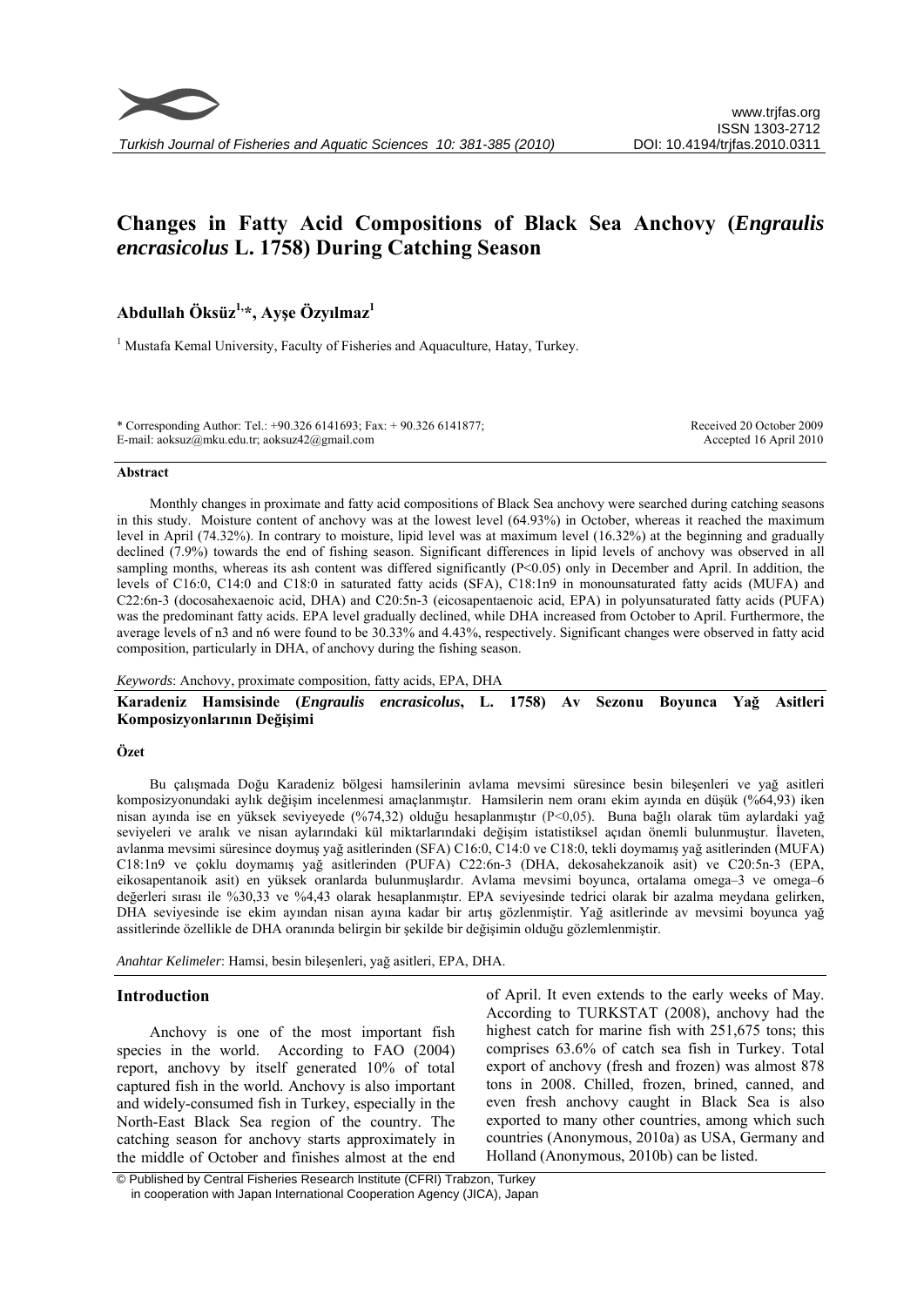Nowadays, there is a growing concern in healthy diets among people. Fish is one of the most preferred and recommended food items by virtue of its rich oil content. According to American Heart Association (AHA), fish (particularly fatty fish) is recommended eating at least two times (two servings) a week (Anonymous, 2010c). Fish oil may be considered as one of the richest source of n-3 PUFA among the other lipid containing foods. Therefore, it can prevent the occurrence of such diseases as depressive disorder (Mischoulon *et al*., 2009), cardiovascular mortality (Anderson *et al*., 2009), rheumatoid arthritis (Galarraga *et al*., 2008), tooth loss (Hamazaki *et al*., 2006), cardiovascular diseases (Calder, 2004), and diabetes (Woodman *et al.,* 2003).

Previous researches have mainly focused on the proximate composition or fatty acid compositions of anchovy (Oksuz *et al*., 2009; Zlatanos and Laskaridis, 2007; Saglik and Imre, 2001; Tanakol *et al*., 1999). However, to the best of the authors' knowledge, no study has ever investigated monthly changes on the proximate composition and fatty acid compositions of anchovy (*Engraulis encrasicolus*, L. 1758) during the catching season. Therefore, the objective of this present study is to investigate monthly changes on the proximate composition and fatty acid content of anchovy. Due to the high variability in the proximate composition particularly in lipid, moisture, ash, and fatty acid profiles of anchovy during the fishing season, it requires different preserving methods for manufacturers in processing, packaging, and storing and cooking for anchovy consumers. Therefore, it is very crucial to know monthly changes in muscle composition, particularly in lipid and fatty acids in order to apply right preservation method.

## **Material and Methods**

Anchovies were collected monthly during the catching season from the Southeast Black Sea from 2008 to 2009 in this present study. The samples were frozen and brought to the laboratory of Faculty of Fisheries and Aquaculture at Mustafa Kemal University in Hatay-Turkey. They were taken out of the freezer before the analyses and defrosted in the fridge. Then, anchovies were beheaded, eviscerated, filleted, and minced for further analyses. Analyses of lipid, moisture, and ash content were carried out in the same laboratory. Determination of fatty acids was performed by GC-MS in Natural Science and Application Centre at Mustafa Kemal University.

#### **Lipid, Moisture and Ash Determinations**

Levels of crude lipid, moisture, and ash of anchovy were determined by modified Bligh & Dyer Method (Hanson and Olley,1963), EEC recommended oven drying method ISOR 1442 (Commission of European Communities EE, 1979), and A.O.A.C., 35.1.14 (2000) method no 938.08, respectively.

Determinations were done in triplicates. The results were expressed as a mean and standard deviation of the triplicates samples.

## **Preparation of Fatty Acid Methyl Esters**

Approximately 30-35 mg of anchovy oil was saponified with 1.5 ml of 0.5 N methanolic NaOH for 7 min./115°C. After cooling, 2 ml of BF3% was added and heated for another 5 min. at the same temperature above. Then reaction tubes was cooled, 2 ml of iso-octane and 3 ml of saturated NaCl solution were added, and mixed for 30 second then allowed to separate organic phase. FAME's were extracted from the top layer, and transferred into the amber vial for further GC analysis. FAME extracts were kept at the freezer at -20°C until GC analysis.

## **Chromatographic Conditions**

Fatty acids were analysed with GC-MS (Gas Chromatography-Mass Spectrometry) using a Hewlett Packard GC (model 6890) and coupled with Hewlett Packard (model 5972A, HP 6890 system) MS detector. Separations of fatty acids were achieved with HP-INNOWAX Polyethylene Glycol Capillary Column (Model number HP 19091N-133, 0.25 mm \* 30m \* 0.25 µm) and HP 6890 automatic injection system was used. Injection and detector temperatures were set at 250°C and 270°C, respectively. Split ratio was 1:20 with a total injection volume of 1  $\mu$ l. Injector was washed three times with iso-octane and with the FAME containing isooctane prior to injection. Post injection, injector program was also set to triple wash of injector for next injection.

Oven temperature was programmed initially at 120°C and hold for 3 minute. Then, the temperature was increased to 250°C with a 10°C per minute ramp rate and hold at this temperature four minutes. Total separation was achieved in 20 minutes. Identification of individual fatty acids was made by comparing those retention time of FAME standard (Supelco 47085U PUFA No: 3) and Supelco 37 component Fame mix (Supelco 47885-U). Confirmation of fatty acid methyl esters was also performed by using MS data base library (FAMEDBWAX).

#### **Statistical Analysis**

Data were subjected to analysis of variance (ANOVA) and mean comparison of the monthly changes was performed by using Duncan test. Statistical analysis was performed with SPSS 15.0. Significance was established at P<0.05.

## **Results**

Proximate compositions of anchovies were presented in Table 1. As it can be observed in the Table 1, monthly changes in moisture, lipid and ash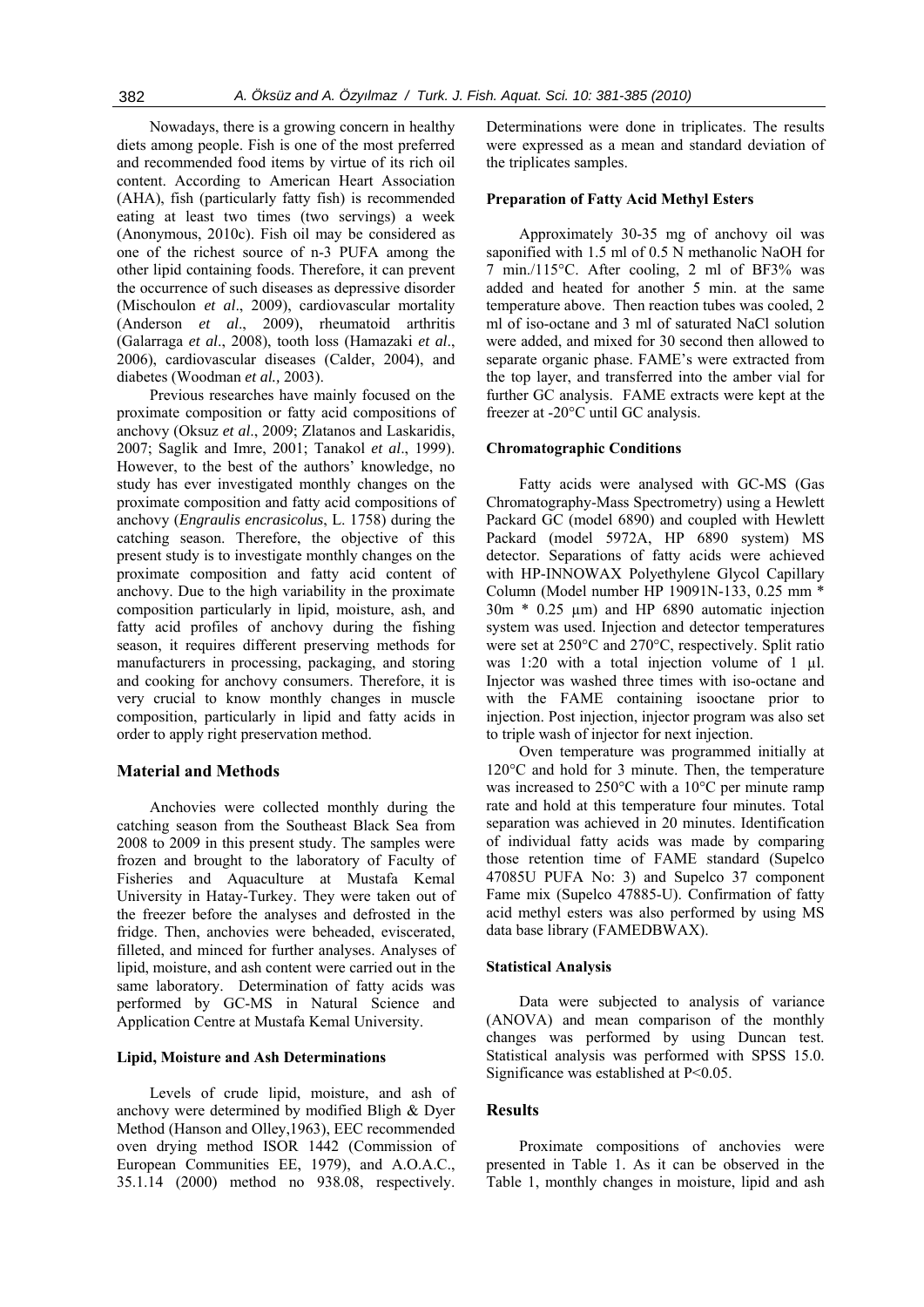content in the muscle of anchovies were observed during the catching season. The average levels of moisture, lipid, and ash were calculated in the ranges of 64.93-74.32%, 6.49-16.32%, and 1.35-1.68%, respectively. The fluctuations in these values could be the consequence of the anchovy's life cycle.

The initial levels of moisture, lipid, and ash in anchovy muscle were calculated to be 64.93%, 16.32%, and 1.41%, at the beginning of the catching season while they were 74.32%, 6.49%, and 1.68% in April, at the end of the catching season, respectively. The average levels of moisture in October, November, and December were found close to each other (P>0.05) and differed from the other months (P<0.05). On the other hand, the lipid levels of anchovy muscle in each sampling month were

differed. Differences in lipid content throughout the catching season were found statistically significant (P<0.05). Moreover, the lipid level of anchovy in October had the highest level among the sampling months and started to decrease from the same month to January and then started to increase in February again, lasting to the end of the catching season, never reaching to the lipid level in October again. The highest and lowest ash levels were observed in December and April (P<0.05).

A total of 23 fatty acids were determined by using GC-MS. A comparison of fatty acid compositions of Black Sea anchovy caught in from October to April was shown in Table 2. The ranges of SFA, MUFA, and PUFA were found to be in the ranges of 33.40-37.91%; 25.91-31.51%, and 34.00-

**Table 1.** Proximate compositions of anchovies during catching season

| Proximate $(\% )$ | October                       | November                     | December                    | Januarv                       | February                | March                        | April                    |
|-------------------|-------------------------------|------------------------------|-----------------------------|-------------------------------|-------------------------|------------------------------|--------------------------|
| Moisture          | $64.93\pm0.17^{\text{a}}$     | 66 34 $\pm$ 0 6 <sup>a</sup> | 66 $25\pm0.97$ <sup>a</sup> | 73 72 $\pm$ 0 49 <sup>c</sup> | $71.56\pm0.14^{\circ}$  | $70.61 \pm 0.7^b$            | $74.32\pm0.6^{\circ}$    |
| Ash               | 1 41 $\pm$ 0 09 $^{\rm ab}$   | $48 \pm 0.05^{ab}$           | $135 \pm 0.06^a$            | $1.49 \pm 0.04^{ab}$          | $1.54 \pm 0.05^{\circ}$ | $1.38 \pm 0.09^a$            | $1.68 \pm 0.14^c$        |
| Lipid             | 16 32 $\pm$ 0 19 <sup>a</sup> | 15 68±0 07°                  | $14.21 \pm 0.11$ °          | $8.85\pm0.11$ <sup>d</sup>    | $10.65 \pm 0.09^e$      | $7.89 \pm 0.33$ <sup>t</sup> | 6.49 $\pm$ 0.08 $\rm{8}$ |
|                   |                               |                              |                             |                               |                         |                              |                          |

(n=3), values are mean± standard deviation.

Means followed by different letters in a same row are significantly different  $(P<0.05)$ .

| C chain           | October                        | November                       | December                       | January                       | February                       | March                          | April                          | Mean<br>value |
|-------------------|--------------------------------|--------------------------------|--------------------------------|-------------------------------|--------------------------------|--------------------------------|--------------------------------|---------------|
| C14:0             | $9.10 \pm 0.06^a$              | $8.31 \pm 0.10^{ab}$           | $8.06 \pm 1.21$ <sup>b</sup>   | $7.99 \pm 0.16^b$             | $7.77\pm0.03^{b}$              | $6.48 \pm 0.21$ <sup>c</sup>   | $6.02 \pm 0.03$ <sup>c</sup>   | 7.67          |
| C15:0             | $1.43 \pm 0.09^a$              | $1.42 \pm 0.06^a$              | $1.28 \pm 0.29^{ab}$           | $0.97 \pm 0.06d$              | $1.26 \pm 0.04$ <sup>abc</sup> | $1.13 \pm 0.01$ <sup>bcd</sup> | $1.04 \pm 0.02$ <sup>cd</sup>  | 1.22          |
| C16:0             | $20.89 \pm 1.43^{\circ}$       | $19.16 \pm 0.56^b$             | $19.21 \pm 1.18^b$             | $17.35 \pm 0.62$ <sup>c</sup> | $18.06\pm0.43^{bc}$            | $17.25 \pm 0.26$ <sup>c</sup>  | $18.63 \pm 0.01$ bc            | 18.65         |
| C17:0             | $1.14 \pm 0.13$ <sup>abc</sup> | $0.98 \pm 0.15a$               | $1.19 \pm 0.14$ <sup>bc</sup>  | $1.01 \pm 0.06^{ab}$          | $1.23 \pm 0.03^c$              | $1.11 \pm 0.03$ <sup>abc</sup> | $1.04 \pm 0.02$ <sup>abc</sup> | 1.10          |
| C18:0             | $4.48 \pm 0.33$ <sup>a</sup>   | $4.62 \pm 0.04$ <sup>a</sup>   | $5.11 \pm 0.28$ <sup>bc</sup>  | 5.01 $\pm$ 0.08 <sup>b</sup>  | $5.26 \pm 0.05^{bcd}$          | 5.38 $\pm$ 0.08 <sup>cd</sup>  | $5.51 \pm 0.13$ <sup>d</sup>   | 5.05          |
| C20:0             | $0.65 \pm 0.57$ <sup>a</sup>   | $1.53 \pm 0.54^b$              | $1.62 \pm 0.59^b$              | $1.59 \pm 0.10^b$             | $1.92 \pm 0.06^b$              | $1.61 \pm 0.04^b$              | $1.40 \pm 0.04^b$              | 1.47          |
| C22:0             | $0.21 \pm 0.36^a$              | $1.10 \pm 1.00^b$              | $0.15 \pm 0.26^a$              | $0.12 \pm 0.20^a$             | $0.41 \pm 0.35^{ab}$           | $0.45 \pm 0.07$ <sup>ab</sup>  | $0.39 \pm 0.35^{ab}$           | 0.40          |
| <b>Total SFA</b>  | $37.91^{\circ}$                | $37.12^a$                      | $36.62^a$                      | $34.03^{bc}$                  | $35.92^{ab}$                   | $3\overline{3.40^c}$           | $34.04^{bc}$                   | 35.58         |
| C16:1             | $7.83 \pm 0.24^{ab}$           | $7.60 \pm 0.04$ <sup>a</sup>   | $8.21 \pm 0.17$ <sup>bc</sup>  | $7.93 \pm 0.36^{abc}$         | $8.25 \pm 0.28$ <sup>c</sup>   | $6.82 \pm 0.03$ <sup>d</sup>   | $6.66 \pm 0.08$ <sup>d</sup>   | 7.61          |
| C17:1             | $0.25 \pm 0.43^{ab}$           | $0.33 \pm 0.01^{ab}$           | $0.45 \pm 0.40^{ab}$           | $0.00 \pm 0.00^b$             | $0.59 \pm 0.51^b$              | $0.71 \pm 0.01^b$              | $0.60 \pm 0.03^b$              | 0.42          |
| C18:1n9           | $14.67 \pm 0.70^a$             | $16.25 \pm 0.76^b$             | $16.34 \pm 1.79^b$             | $16.80 \pm 0.70^b$            | $16.91 \pm 0.29^b$             | $18.71 \pm 0.42$ <sup>c</sup>  | $20.26 \pm 0.28$ <sup>d</sup>  | 17.14         |
| C20:1n9           | $1.56 \pm 0.25^{\text{a}}$     | $1.45 \pm 0.91$ <sup>a</sup>   | $2.15 \pm 0.48^{ab}$           | $3.51 \pm 0.31$ <sup>c</sup>  | $2.12 \pm 0.04^{ab}$           | $2.55 \pm 0.07^b$              | $2.16 \pm 0.03^{ab}$           | 2.21          |
| C22:1 n9          | $1.59 \pm 0.11$ <sup>abc</sup> | $1.37 \pm 0.73$ <sup>ab</sup>  | $2.24 \pm 0.53$ °              | $3.27\pm0.44^{\rm d}$         | $1.66 \pm 0.15$ <sup>abc</sup> | $1.96 \pm 0.25$ <sup>bc</sup>  | $1.20 \pm 0.10^a$              | 1.90          |
| <b>Total MUFA</b> | $25.91^{a}$                    | $27.00^{a}$                    | $29.39^{b}$                    | $31.51^c$                     | $29.53^{b}$                    | $30.74^{bc}$                   | $30.87^{bc}$                   | 29.28         |
| C16:2n4           | $0.34 \pm 0.33^{ab}$           | $0.72 \pm 0.05^b$              | $0.60 \pm 0.52^{ab}$           | $0.55 \pm 0.47^{ab}$          | $0.49 \pm 0.43^{ab}$           | $0.00 \pm 0.00^a$              | $0.00 \pm 0.00^a$              | 0.38          |
| C18:2n6           | $3.30 \pm 0.12$ <sup>a</sup>   | $3.11 \pm 0.06^{ab}$           | $2.58 \pm 0.76^b$              | $2.01 \pm 0.16$ <sup>c</sup>  | $2.98 \pm 0.15^{ab}$           | $2.86 \pm 0.16^{ab}$           | $2.52 \pm 0.06^{bc}$           | 2.76          |
| C20:2n6           | $0.14 \pm 0.24$ <sup>a</sup>   | $0.25 \pm 0.09^{ab}$           | $0.10 \pm 0.16^a$              | $0.46 \pm 0.06^b$             | $0.00 \pm 0.00^a$              | $0.09 \pm 0.16^a$              | $0.00 \pm 0.00^a$              | 0.15          |
| C20:4n6           | $1.80 \pm 0.19^a$              | $1.59 \pm 0.06$ <sup>abc</sup> | $1.32 \pm 0.31$ <sup>c</sup>   | $1.27 \pm 0.25$ <sup>c</sup>  | $1.56 \pm 0.21$ <sup>abc</sup> | $1.69 \pm 0.06^{ab}$           | $1.39 \pm 0.11$ <sup>bc</sup>  | 1.52          |
| Total n6          | $5.23^{a}$                     | $4.94^{\circ}$                 | $3.99^{b}$                     | $3.74^{b}$                    | $4.54^{ab}$                    | $4.64^{ab}$                    | $3.91^{b}$                     | 4.43          |
| C18:3n3           | $1.57 \pm 0.13^a$              | $1.15 \pm 0.67$ <sup>a</sup>   | $1.45 \pm 0.17$ <sup>a</sup>   | $1.07 \pm 0.10^a$             | $1.25 \pm 0.07^a$              | $1.11 \pm 0.06^a$              | $1.05 \pm 0.03^{\text{a}}$     | 1.23          |
| C18:4n3           | $1.72 \pm 0.06^a$              | $1.77 \pm 0.09^{\mathrm{a}}$   | $1.45 \pm 0.25$ <sup>a</sup>   | $1.07 \pm 0.10^b$             | $0.93 \pm 0.10^b$              | $0.42 \pm 0.36$ <sup>c</sup>   | $0.00 \pm 0.00$ <sup>d</sup>   | 1.05          |
| C20:3n3           | $0.00 \pm 0.00^a$              | $0.26 \pm 0.46^a$              | $0.00 \pm 0.00^a$              | $0.00 \pm 0.00^a$             | $0.00 \pm 0.00^a$              | $0.00 \pm 0.00^a$              | $0.00 \pm 0.00^a$              | 0.04          |
| C20:4n3           | $0.57 \pm 0.49$ <sup>a</sup>   | $0.54 \pm 0.47$ <sup>a</sup>   | $0.69 \pm 0.05^a$              | $0.49 \pm 0.42$ <sup>a</sup>  | $0.69 \pm 0.07$ <sup>a</sup>   | $0.52 \pm 0.01^a$              | $0.50 \pm 0.01^a$              | 0.57          |
| C20:5n3           | $11.55 \pm 0.24$ <sup>a</sup>  | $10.82 \pm 0.21^b$             | $10.12 \pm 0.52$ <sup>c</sup>  | $10.92 \pm 0.46^b$            | $10.01 \pm 0.26$ <sup>cd</sup> | $9.92 \pm 0.08$ <sup>cd</sup>  | $9.48 \pm 0.04$ <sup>d</sup>   | 10.40         |
| C22:5n3           | $1.17 \pm 0.16^{ab}$           | $1.17 \pm 0.04^{ab}$           | $1.21 \pm 0.05^{ab}$           | $1.32\pm0.11^{b}$             | $1.25 \pm 0.03^{ab}$           | $1.19 \pm 0.09^{ab}$           | $1.09 \pm 0.02^a$              | 1.20          |
| C22:6n3           | $14.03 \pm 1.05^a$             | $14.50 \pm 0.46^{ab}$          | $14.49 \pm 0.47$ <sup>ab</sup> | $15.29 \pm 0.32^b$            | $15.38 \pm 0.27$ b             | $18.07 \pm 0.58$ <sup>c</sup>  | $19.04 \pm 0.44$ <sup>c</sup>  | 15.83         |
| Total n3          | $30.61^{ab}$                   | $30.21^{ab}$                   | $29.42^{a}$                    | $30.17^{ab}$                  | $29.51^{a}$                    | $31.21^{b}$                    | $31.\overline{16}^{b}$         | 30.33         |
| <b>Total PUFA</b> | $36.18^{a}$                    | $35.88^{a}$                    | $34.00^{b}$                    | $34.45^{ab}$                  | $34.54^{ab}$                   | $35.85^{\rm a}$                | $35.07^{ab}$                   | 35.14         |
| n3/n6             | $5.85^{\rm a}$                 | $6.11^{ab}$                    | $7.38^{bc}$                    | 8.07 <sup>c</sup>             | 6.50 <sup>abc</sup>            | $6.72$ <sup>abc</sup>          | 7.97 <sup>c</sup>              | 6.94          |
| DHA/EPA           | $1.21^{\rm a}$                 | $1.34^{b}$                     | $1.43^{bc}$                    | $1.40^{b}$                    | $1.54^{\circ}$                 | $1.82^d$                       | $2.01^e$                       | 1.46          |

**Table 2**. Fatty acid compositions of monthly caught Black Sea anchovy

 $(n=3)$ , values are mean $\pm$  standard deviation.

Means followed by different letters in a same row are significantly different (P<0.05).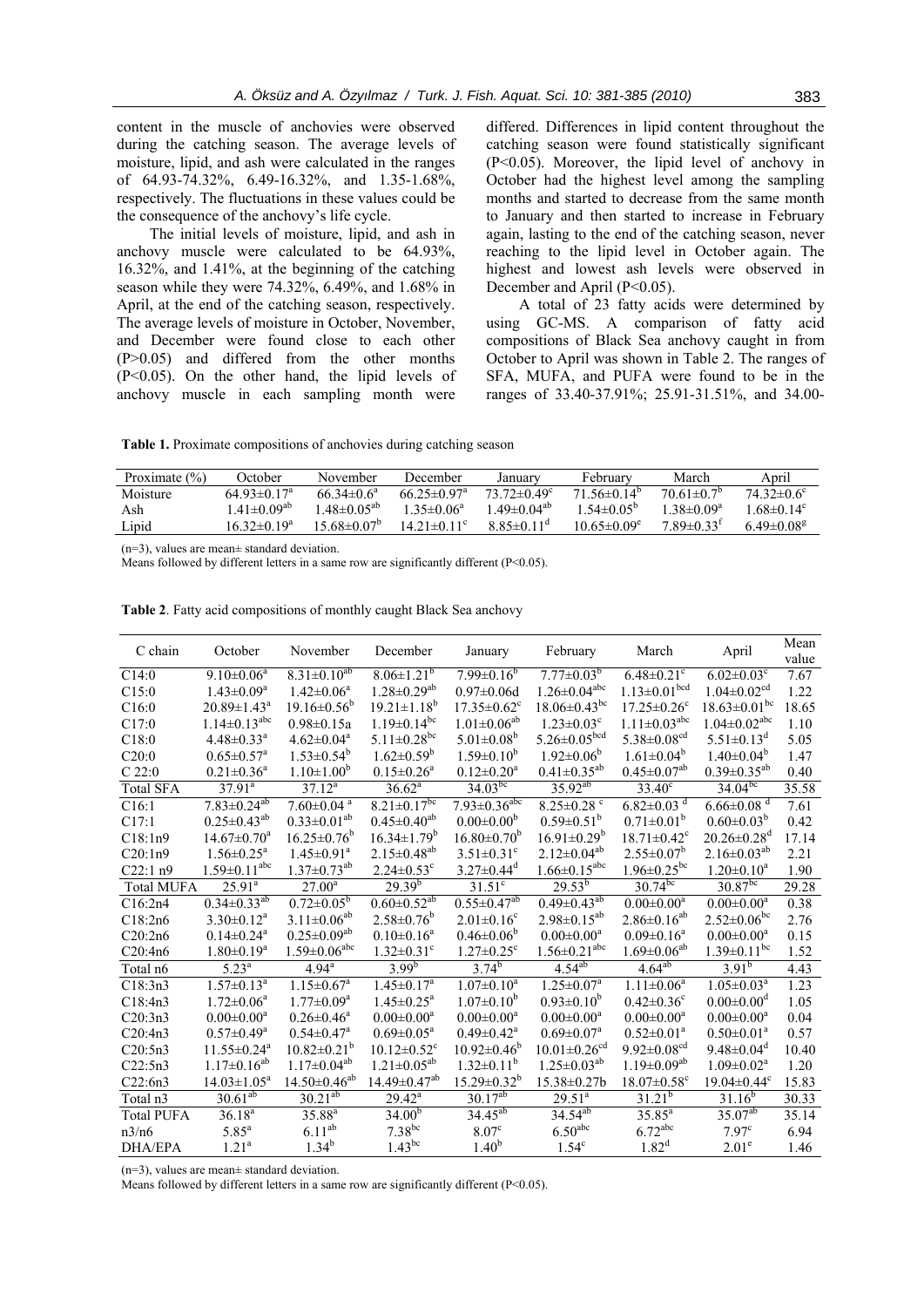36.18%, respectively. The levels of SFA in anchovy lipid were determined higher than those of MUFA and PUFA in October, November, December, and February while levels of PUFA had the highest in March and April. Although the monthly levels of DHA and EPA differed in the range of 14.03-19.04% and 9.48-11.55%, respectively. Both EPA and DHA were the dominant fatty acid in PUFA in anchovy during the catching season. Additionally, the average ratio of n3/n6 and DHA/EPA was found to be 6.94 and 1.46, respectively. The lowest percentage of DHA/EPA was found to be 1.21% in October while the highest percentage was 2.01% in April.

### **Discussion**

The lipid levels of anchovy greatly varied (16.32-6.49%) during the fishing season. This variation was mostly found statistically significant (P<0.05). The highest lipid level of anchovy was found in October, whereas the lowest level was calculated in April. Differentiation in lipid levels of monthly caught anchovies could be result of the season, life stage or availability of nutrition in the sea in this study. The lipid level of European anchovy was reported to be 14.68% by Saglik and Imre (2001). This finding is parallel to our finding in December specimens. On the other hand, the lipid amount of anchovy from Black Sea region in this present study was found much lower than that of anchovy reported by Zlanatos and Laskaridis (2007). This could be the effects of different environment and season.

The proportions of moisture content in anchovy during the catching season in this study also differed (in the ranges of 64.93-74.32%). The level of moisture in fish can also change depending on species, ages, and sex. Some previous studies showed that there was an inverse relation between level of lipid and moisture in fish muscle and this relation can vary among fish species (Stroud, 1972 and Lupin 1980). According to Lupin (1980) this relationship can be predicted when lipid level is known or vice versa. Similar to former studies on this issue in the literatures, an inverse correlation between moisture and lipid content was also observed in the present study.

Lipid content of anchovy may affect the preserving and processing methods. Thus, when the anchovy contained high lipid, it may be suitable for baking, grilling, steaming, smoking, canning, while in low lipid season frying may be suggested. Apart from the cooking method, lipid content of anchovy should be considered when canning or smoking process of anchovy.

The amount of ash content of anchovy did not change as much as that of moisture and lipid content. The levels of ash content in October, November, December, January, and March were different from those in February and April. The highest and lowest level of ash in anchovy was observed in April and December with a value of 1.68% and 1.38%,

respectively. This differentiation was found statistically significant (P<0.05).

Fatty acids compositions of anchovies caught from the coast of Southeast Black Sea were depicted in Table 2. The levels of C16:0 (palmitic acid) were found predominant fatty acid not only in SFA but also all the fatty acid determined in this study during the catching season. Similar findings were reported by Oksuz *et al.* (2009); Zlatanos and Laskaridis (2007), Saglik and Imre, (2001). In addition, remaining highest two fatty acids in SFA were the C14:0 (myristic acid) and C18:0 (Stearic acid) and calculated to be 7.67 and 5.05%, respectively.

The mean value of total MUFA content in anchovy muscle was found to be averagely 29.28% throughout sampling months. C16:1 n-7 (palmiteoleic acid), C18:1n-9 (oleic acid), C17:1 (heptadecanoic acid), C20:1n9 (eicosenoik asid) and C22:1 n9 (docosenoic acid) were investigated in terms of MUFA. The monthly changes in the levels of the MUFA component throughout the catching season showed some differences. The total MUFA levels were in the range of 25.91-31.51%. The amount of C18:1n9 and C16:1 in anchovy muscle was determined as the major two fatty acids in MUFA in this present study. Saglik and Imre (2001) and Tanakol *et al.,* (1999) were found similar result for European anchovy and Black Sea anchovy, respectively. Oksuz *et al.,* (2009) were also reported presence of C22:1 fatty acid only in Black Sea anchovy compare to its Mediterranean counterpart.

On the other hand, the levels of EPA started with the average level of 11.55% (in October) and ended that of 9.48% (in April) and almost continuously degreased from the beginning to the end of the catching season. Based on findings this study in the terms of EPA levels, there could be a positive correlation between lipid level and EPA contents of anchovy muscle.

A total of 11 PUFA were determined in this present study. The DHA (C22:6n-3) and EPA (C20:5n-3), these two novel fatty acids, were the predominant fatty acids during the sampling seasons. The level of DHA was calculated as 14.03% when the anchovy muscle had the highest amount of lipid at the beginning of the catching season. It incrementally increased to the level of 19.04% by the end of the catching season. Based on our findings, it seems that there was a possible inverse correlation between lipid and DHA levels of anchovy muscle. On the other hand, the levels of EPA started with the average level of 11.55% (in October) and ended that of 9.48% (April) and almost continuously decreased from the beginning to the end of the catching season.

The levels of DHA were always found higher than that of EPA in Black Sea anchovy in this study during catching seasons. Similar findings were observed in Black Sea and Mediterranean anchovy (Oksuz *et al.,* 2009); sardine, anchovy, and pilchard (Zlatanos and Laskaridis, 2007); anchovy and sardine